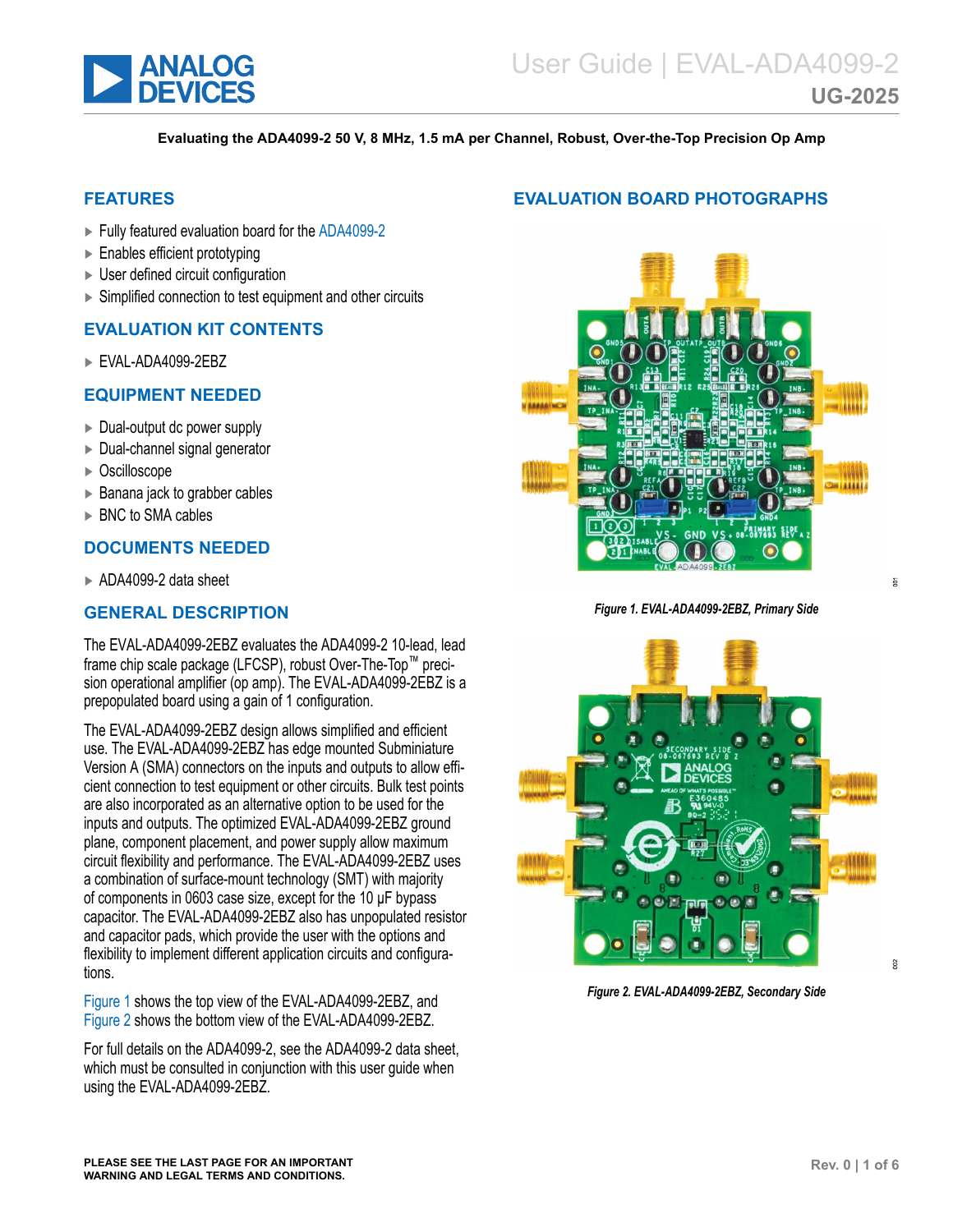## **TABLE OF CONTENTS**

| Evaluation Board Quick Start Procedures 3 |  |
|-------------------------------------------|--|

## **REVISION HISTORY**

**1/2022—Revision 0: Initial Version**

| Power Supply Consideration3               |  |
|-------------------------------------------|--|
|                                           |  |
| Using the Evaluation Board for Testing3   |  |
| Evaluation Board Schematics and Artwork 4 |  |
|                                           |  |
|                                           |  |
|                                           |  |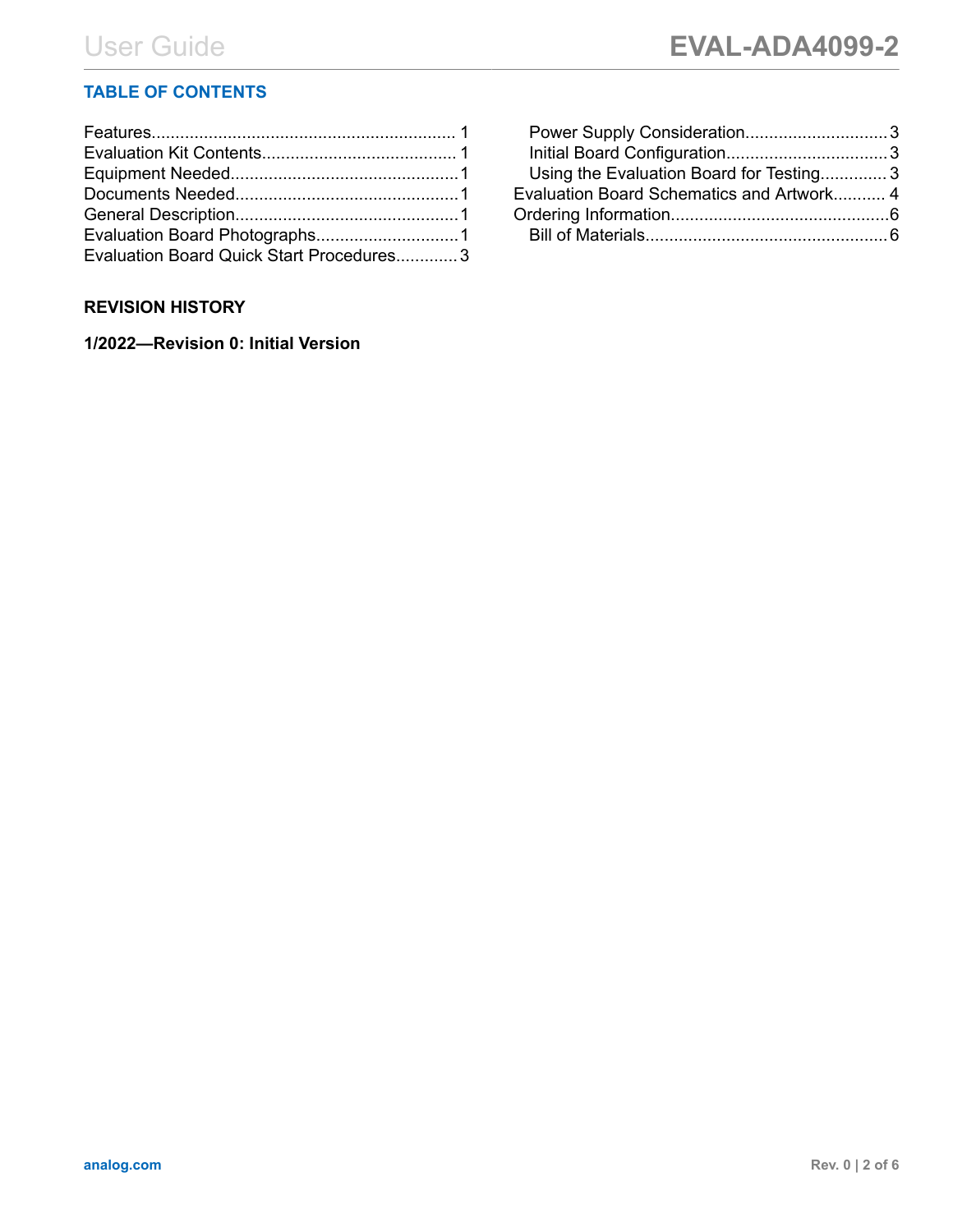# <span id="page-2-0"></span>**EVALUATION BOARD QUICK START PROCEDURES**

The Power Supply Consideration section, the Initial Board Configuration section, and the Using the Evaluation Board for Testing section outline the basic, prepopulated EVAL-ADA4099-2EBZ configuration required to test the basic functionality of the device.

## **POWER SUPPLY CONSIDERATION**

Use the turret pins (VS+, VS−, and GND) to power up the EVAL-ADA4099-2EBZ. Ensure that the correct polarity and voltage level is used to avoid reverse polarity and overvoltage, which can permanently damage the EVAL-ADA4099-2EBZ. The operating supply voltage range is 3.15 V to 50 V. Higher voltages can damage the amplifier. Decoupling capacitors of 10 μF, 0.1 μF, and 100 pF are preinstalled on the EVAL-ADA4099-2EBZ for ready operation.

## **INITIAL BOARD CONFIGURATION**

To set up the initial EVAL-ADA4099-2EBZ configuration, perform the following steps:

- **1.** Ensure that all equipment is powered down, including the power supply and the signal generator. Use the banana jack to grabber cables to connect the positive supply, ground, and negative supply to the VS+, VS−, and GND turret pins, respectively.
- **2.** Verify that the P1 jumper for SHDN1 is in Position 1 (labeled ENABLE) to tie SHDN1 to VS−, or leave Position 1 open without the jumper connection to enable the device at Channel A. Also, verify that the P2 jumper for SHDN2 is in Position 3 (labeled DISABLE) to tie SHDN1 to VS+ and disable Channel B or shutdown mode. The unused or inactive channel (Channel B), non-inverting input INB+, and output OUTB must all be tied to GND.
- **3.** Connect the signal generator at the INA+ SMA pad using a Bayonet Neill-Concelman (BNC) to SMA cable, or at the INA+ bulk test point and adjacent GND bulk test point using a BNC to grabber cable.
- **4.** Connect OUTA on the EVAL-ADA4099-2EBZ to the oscilloscope using a BNC to SMA cable, or connect an oscilloscope probe with a 10× attenuation factor to the OUTA bulk test point, and clip the ground of the oscilloscope probe with a 10× attenuation factor to the adjacent GND bulk test point.
- **5.** To use Channel B instead of Channel A, repeat Step 1 to Step 4 and move the P2 jumper on the EVAL-ADA4099-2EBZ from Position 3 to Position 1 to tie SHDN2 to VS−, or leave Position 1 open without the jumper connection. Verify that the P1 jumper is moved from Position 1 to Position 3 to tie SHDN1 to VS+ and disable Channel A. The unused or inactive channel (Channel A), non-inverting input INB+, and output OUTB must all be tied to GND. Finally, apply an input signal at INB+ and monitor the output at OUTB.

### **USING THE EVALUATION BOARD FOR TESTING**

When the procedure in the Initial Board Configuration section is complete, implement the following settings and verify the expected output:

- **1.** Set the power supply to +15 V for the positive supply and −15 V for the negative supply, and then turn on the power supply.
- **2.** Configure the signal generator to output a 1 kHz sine wave with 0 V offset and 1 V p-p, and enable the generator.
- **3.** Set the oscilloscope scaling to 200 mV/2 ms per division. If using a 10× probe instead of a BNC to SMA cable to monitor OUTA, set the oscilloscope input impedance to 1 MΩ, and the oscilloscope probe setting attenuation factor to 10×. Ensure that a 1 kHz, 1 V p-p sine wave centered at 0 V appears on the oscilloscope.
- **4.** To evaluate the device shutdown performance, move the P1 jumper into Position 3 (labeled DISABLE) to tie SHDN1 to VS+. There is no output at the OUTA SMA pad or bulk test point. To reenable the device, move the P1 jumper back into Position 1 (labeled ENABLE).
- **5.** Repeat Step 1 to Step 4 with the P2 jumper on the EVAL-ADA4099-2EBZ to enable and disable Channel B on the SHDN2 pin. Apply an input signal at INB+ and monitor the output at OUTB.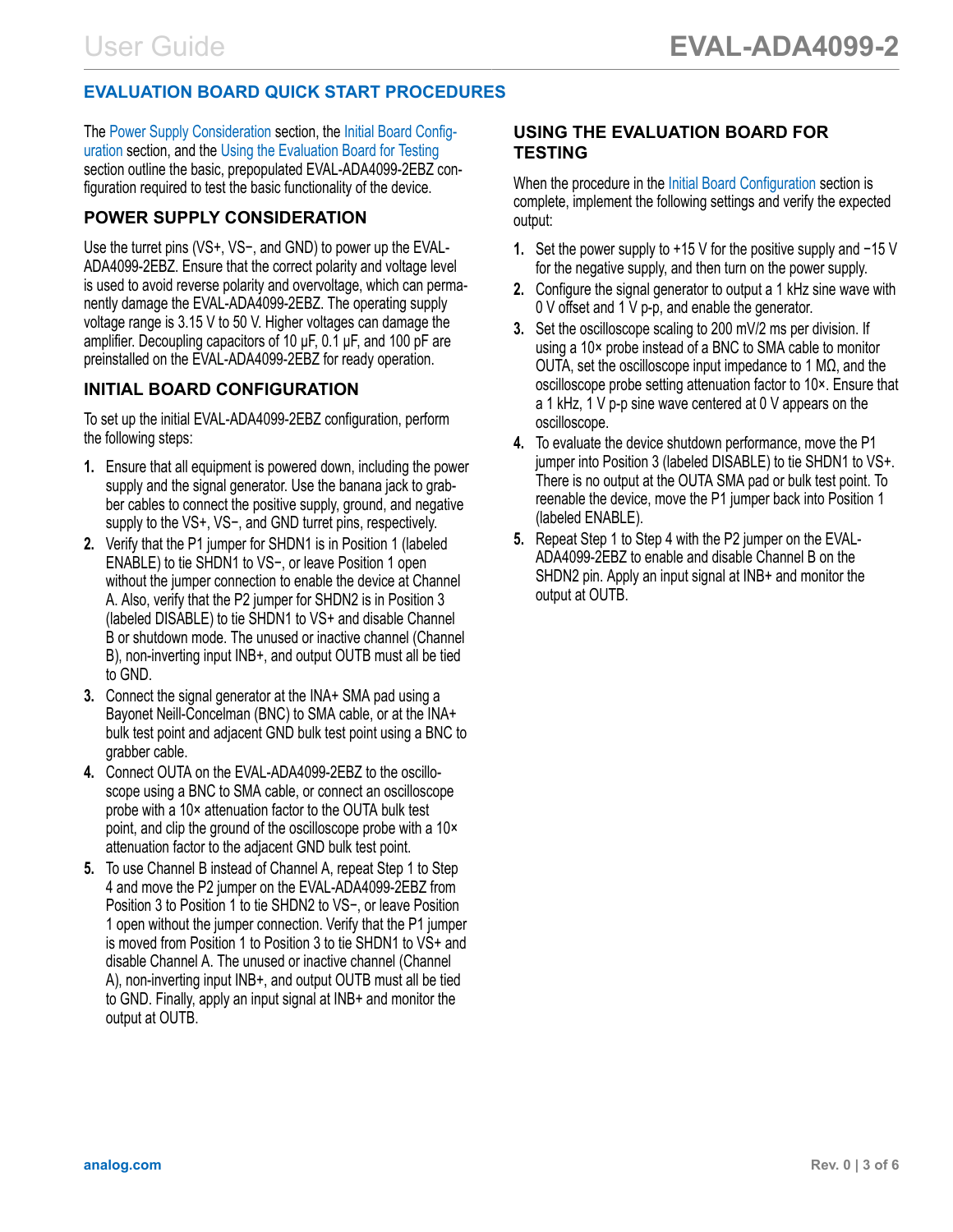# <span id="page-3-0"></span>**EVALUATION BOARD SCHEMATICS AND ARTWORK**



*Figure 3. EVAL-ADA4099-2EBZ Schematic*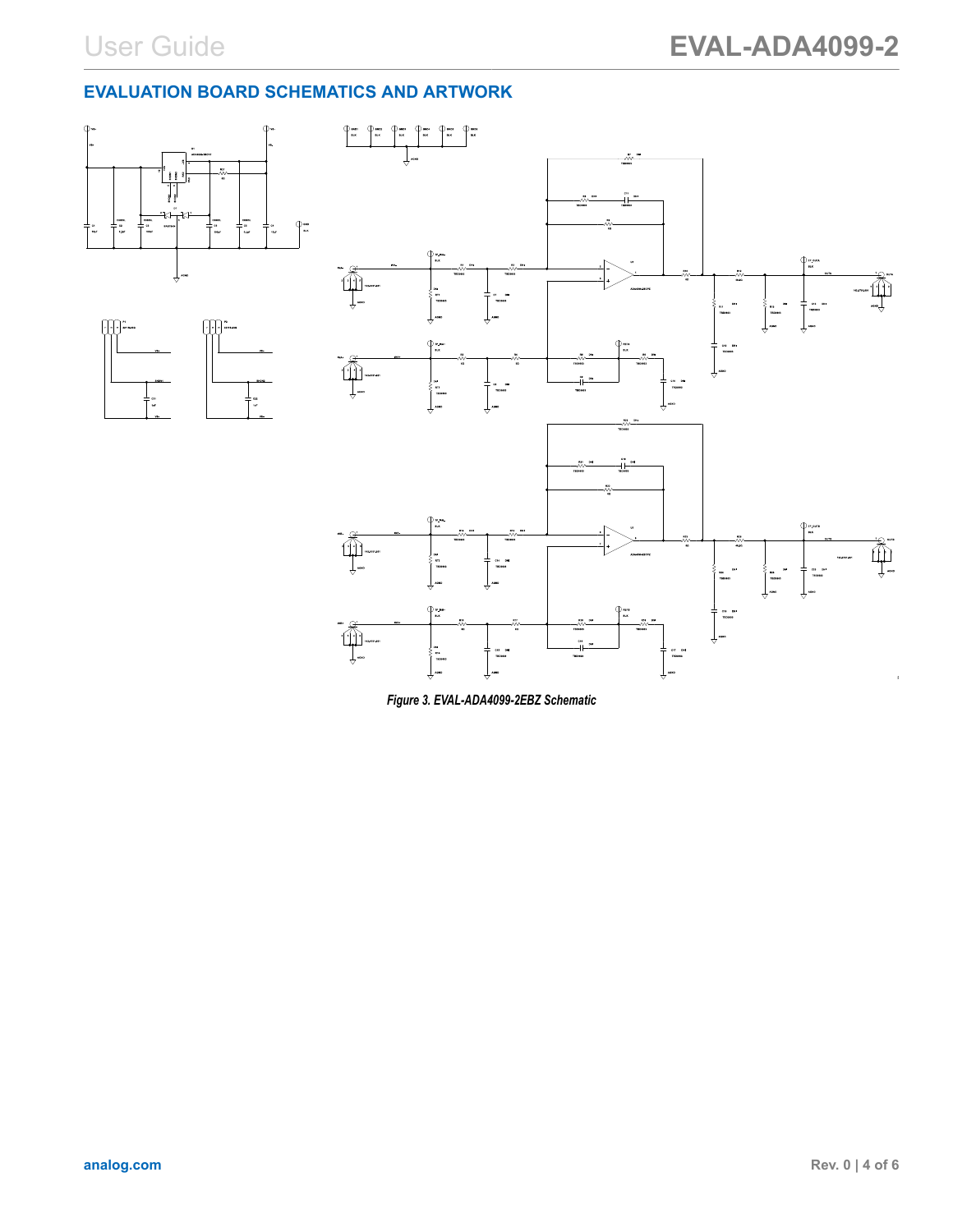### **EVALUATION BOARD SCHEMATICS AND ARTWORK**



*Figure 4. EVAL-ADA4099-2EBZ Layout Pattern, Primary Side*



*Figure 5. EVAL-ADA4099-2EBZ Layout Pattern, Secondary Side*